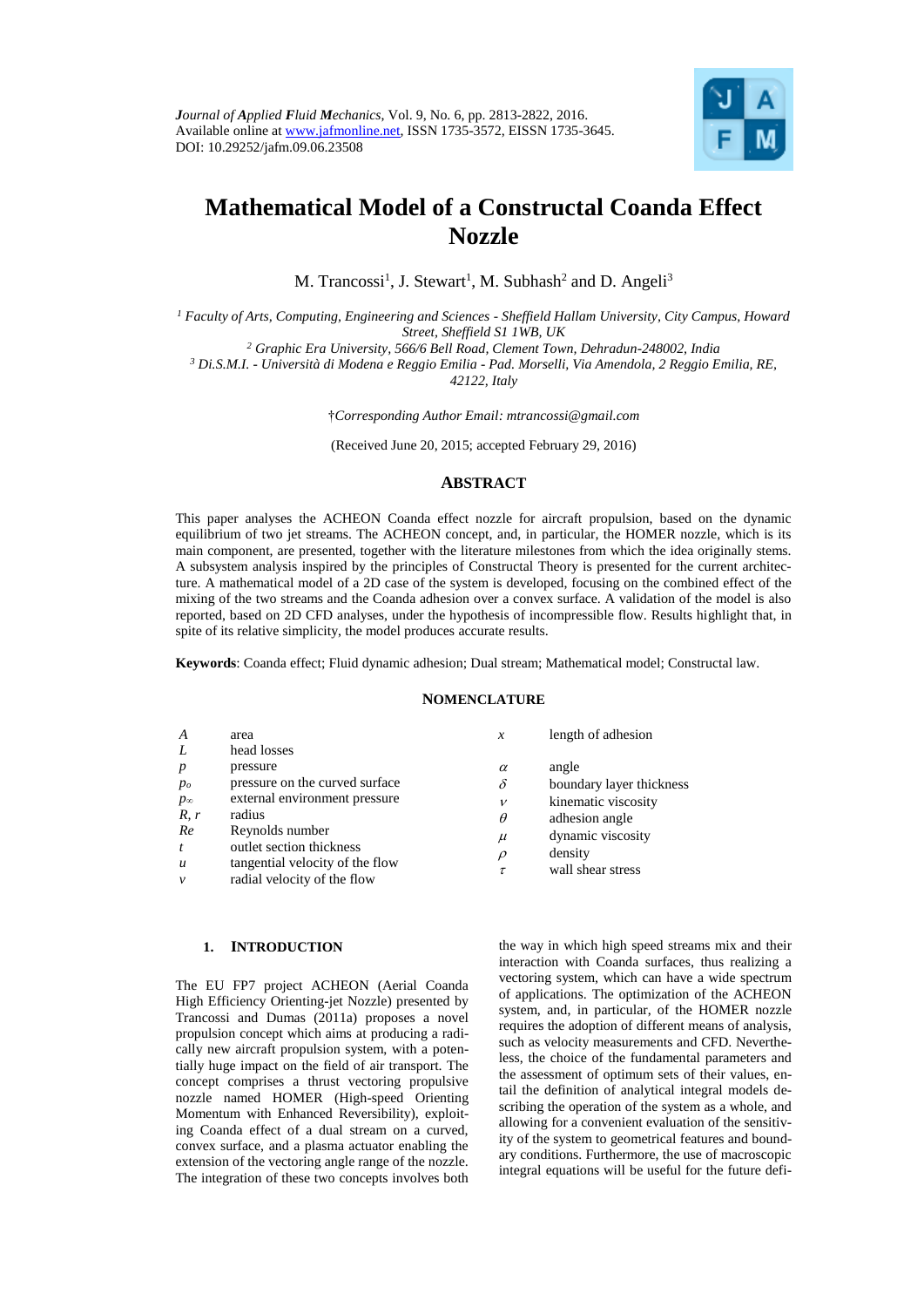nition of the guidelines for the operation and control of the system.

### **1.1 Constructal Theory**

The Constructal theory (Bejan, 1997) is a logical model to tackle the description of natural phenomena and the optimization of engineering, logistic and management problems with a hierarchical approach. It is based on the Constructal principle enunciated by Bejan (1997): ''for a finite-size open system to persist in time (to survive) it must evolve in such a way that it provides easier and easier access to the currents that flow through it.'' Bejan (2006, 2010 and 2011) defined a logical flow path constructed by a sequence of blocks from elementary units to large system. The flow path is a sequence of steps that starts with the smallest building block (elemental block) and continues in time with larger building blocks (assemblies or constructs). The subsystem with the highest internal resistivity (slow flow, diffusions, walking, and high cost) has placed at the elemental block level, filling completely the lowest levels. Elements with successively lower resistivity (fast flow, streams, vehicles, and low cost) are placed in the larger constructs, where they connect the flow between elemental parts of the system. Using this network approach (Bejan 2008), the geometry of each building block can be optimized for its own specific functionality, thus leading to an optimum design of the overall construct.

Trancossi and Dumas  $(2011<sup>b</sup>)$  and  $(2013)$  took into account to the possibility of applying the Constructal principles to the modelling of the HOMER nozzle, which is a dual stream Coanda effect nozzle). A mathematical model of the nozzle has defined by subdividing the system into three different subparts, as Constructal theory suggests. Macro-scale models of the mixing process, as well as of the Coanda adhesion to a convex surface, and subsequent flow detachment are combined together to describe the overall process.

The model is then validated against preliminary CFD results, obtained by means of the ANSYS Fluent © software package. The simulations are performed under the assumption of 2D, incompressible flow. The comparison indicates that the simplified model predicts with a reasonable accuracy the detachment angle of the jet stream over the curved surface. Nevertheless, the slight discrepancies observed, and the preliminary nature of the evaluation leave space for further developments of the model.

### **1.2 Pioneering Models of Coanda Effect**

A comprehensive bibliographic analysis on Coanda effect and Coanda nozzles has published by Trancossi (2011c), and integrated by Pascoa *et al*. (2013). Starting from this analysis it has been possible to produce an effective characterization of Coanda effect nozzles by their development and intrinsic properties, as a reference for the present work.

Different fluid dynamic effects concur to the determination of the so-called "Coanda effect", which has been defined by Coanda since 1910, although still in an embryonic formulation (Coanda 1936a). In particular, it has been formulated (Coanda 1936b) as the combination of three effects:

- 1. the tendency of a fluid jet approaching a curved surface to remain attached to the surface;
- 2. the adhesion effect, the ability of a fluid jet to adhere to a nearby surface; the attraction effect;
- 3. the tendency of jet flows over convex curved surfaces to attract surrounding fluid and expand more rapidly than that of plane wall jets.

A fundamental milestone characterizes the scientific studies about Coanda effect. Newman (1961) investigated two-dimensional, incompressible, turbulent jet flowing around a circular cylinder. The experiments by Newman involved a single stream and a cylindrical surface, with an experimental setup similar to the one schematized in Fig. 1.



**Fig. 1. Schematization of the Newman case study.**

Newman demonstrated that Coanda adhesion to a curved convex surface is a direct consequence of the forces applied on the fluid. During adhesive motion on a curved wall, these are the centrifugal force and the radial pressure. As the jet goes out from the slot, the contact pressure with the curved wall is lower than the ambient pressure, because of the presence of viscous drag phenomena generated by the interaction of the fluid and the curved wall. This pressure differential is the main case of the fluid movement in contact with curved wall surface. The surface pressure along the curved wall rises and gradually equates the ambient pressure. In these conditions, there is a detachment between the curved wall and the fluid jet. Hence, the main geometric parameters of the system were the angle of separation  $\theta$ , the slot width b, and the radius of curvature a, whilst the most relevant physical parameters were the Reynolds number Re and the pressure differential *ps−p∞*, (where p<sup>s</sup> is the supply pressure). Using the setup schematized in Fig. 1, Newman obtained the following relation among the detachment angle  $\theta_{sep}$  and the main geometric parameters and fluid dynamic quantities involved: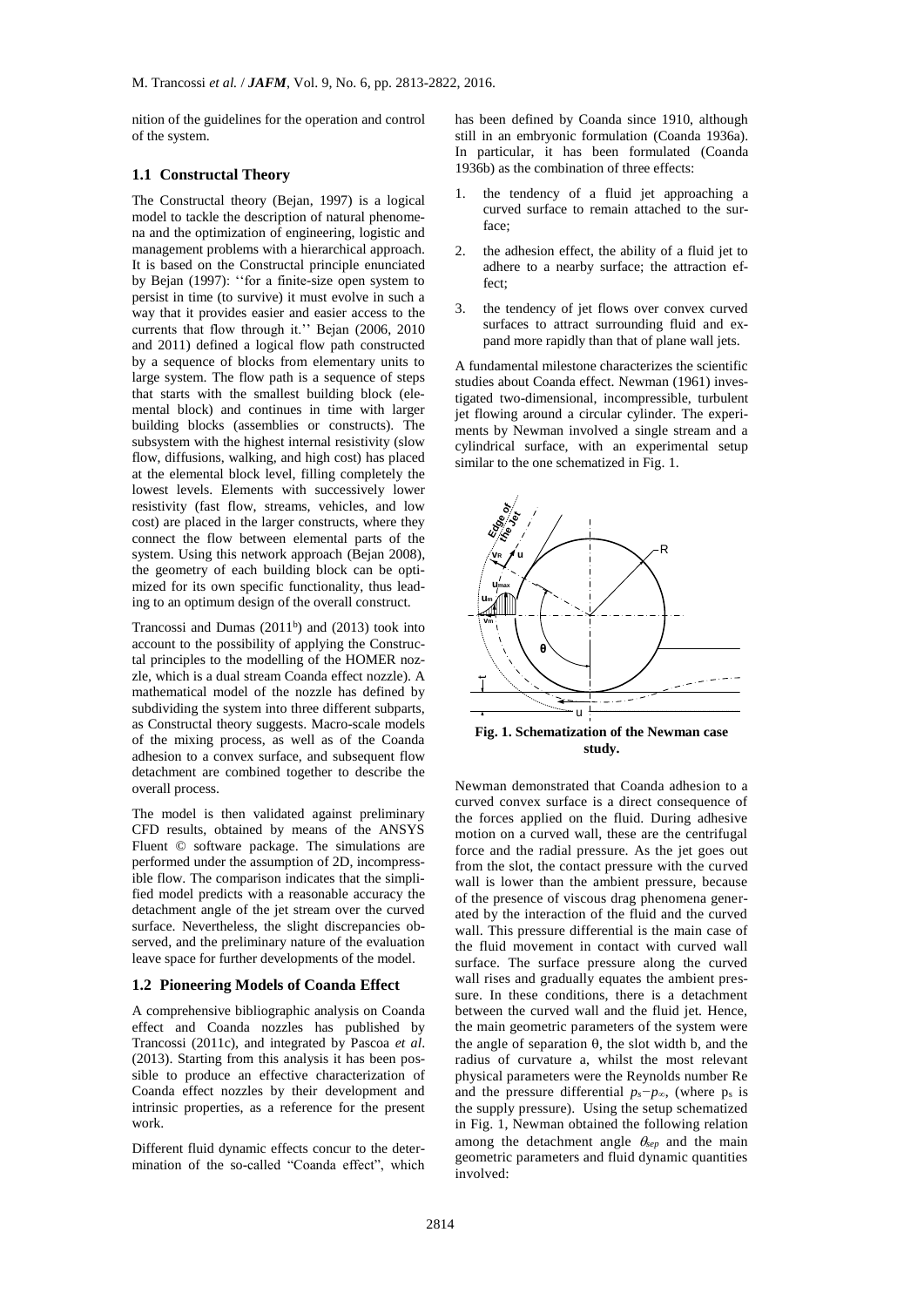$$
\theta_{sep} = f \left\{ \left[ \frac{(p_0 - p_{\infty}) \cdot t \cdot R}{\rho \cdot u^2} \right]^{0.5} \right\} \tag{1}
$$

Bradshaw (1990) explained Coanda effect in terms of an inviscid irrotational flow and derived from the Bernoulli equation the formula:

$$
p_0 - p_\infty < \frac{\rho \cdot u^2 \cdot t}{R} \tag{2}
$$

where  $p_{\infty}$  is the external environment pressure. This expression is useful for an initial approach of a single jet Coanda adhesion. In real viscous flows the engagement of the fluid jet with a curved wall cause an increased jet thickness proceeding along the contact line, and a decrease of mean velocity, because of an adverse pressure gradient. Mean velocity decreases while surface pressure along the wall increases and eventually equals the ambient pressure. Postma, *et al*. (1973) demonstrated that the condition of detachment can be expressed as. by considering that the flow separates from the curved surface when *p0*=*p∞*,. Therefore, inviscid flows may attach themselves according to the balance of centrifugal forces, but viscous effects are the cause for jet separation from the curved wall.

## **1.3 Boundary Effects and Detachment**

 $\left[\frac{p_0 - p_{\infty} + i \cdot R}{\rho \cdot u^2}\right]$  (1)<br>  $\rho \cdot u^2$  (1)<br>  $\rho \cdot u^2$  (1)<br>  $\rho \cdot u^2$  (1)<br>
(1)<br>
(1990) explained Coanda effect in terms<br>
(id invotaional flow and derived from the<br>
quation the formula:<br>  $\frac{\rho \cdot u^2 \cdot t}{R}$  (2)<br>
(2) Gorin (2008) have summarized development of the physical models for transfer processes in turbulent separated flows. He dedicated a particular attention to the factors that have allowed a better comprehension of the mechanism of transfer processes in separated flows, which differs from those in traditional attached turbulent flows in channels and zero pressure gradient turbulent flows. it is a fundamental issue for an accurate comprehension of the Coanda effect. Gorin assumes that the governing role of generated local pressure gradient that takes place in the immediate vicinity of the wall in separated flow is the result of intense instantaneous accelerations induced by large-scale vortex flow structures. He also introduces similarity laws for mean velocity and temperature profiles and spectral characteristics of the transfer processes.

Hasegawa (2008) analyses how boundary layer control can help avoiding flow separation problems on airfoils and in diffusers. The production of longitudinal (streamwise) vortices caused by the interaction between jets and a freestream using the vortex generator jet method it can be possible an effective separation, or stall control. This paper analyses how the active separation control system can be practically applied to the flow separation control of a two-dimensional diffuser. It was confirmed that the proposed active separation control system could adaptively suppress flow separation for the flow fields caused by some changes in freestream velocity and the divergence angle of the diffuser.

# **1.4 Enhanced Coanda Effect by Control jets**

Many authors have discovered that high-speed jet streams blowing on the surface enhances Coanda adhesion. An effective system to produce an enhanced Coanda effect uses high-speed pilot jets, which enhance the adhesion to the surface. Such an architecture was defined by Postma *et al*. (1973), and Juvet (1993). Fig. 2 shows the general architecture of a system with pilot jets.

Juvet carried out an extensive testing using different blowing ratios with constant  $b/a = 0.031$ . The blowing ratio is defined as the ratio of the volumetric flow rate of the secondary flow to the flow rate of the primary flow. It was varied from 0 to 0.15, corresponding to a momentum ratio between 0.0 and 0.33. Notably, he found that a symmetric arrangement is not influenced by Coanda effect, regardless of the blowing through the secondary slot.



**Fig. 2. Typical Coanda Nozzle with primary jet and control jets.**

Other important conclusions were that:

- with blowing ratios below  $0.1$ , the primary jet has a low influence by Coanda surfaces, and centreline velocity decreases due to entrainment of the secondary flow;
- with blowing ratios above 0.1 the main jet has been vectored in a radial direction and it has not any more the behaviour of a free jet.
- 3. by increasing the blowing ratio the vectoring the vectoring capability increases.

Some interesting patents have also presented by Smith, forcing the typical Juvet architecture into three-dimensional architectures Smith (2007, 2010), exploiting a mechanically rotating pilot jet. These are also widely expressed by Allen (2007, 2008).

# **1.4 Enhanced Coanda Jets with Moving Surfaces**

Many authors, especially in the field of aeronautic propulsion, have developed Coanda deflection systems based on moving surfaces and on pilot jet controlled applications with movable appendices. Wing (1994) focused on two-dimensional thrust vectoring of a primary jet using a secondary jet deflected via a Coanda surface (Fig.3). His experimental results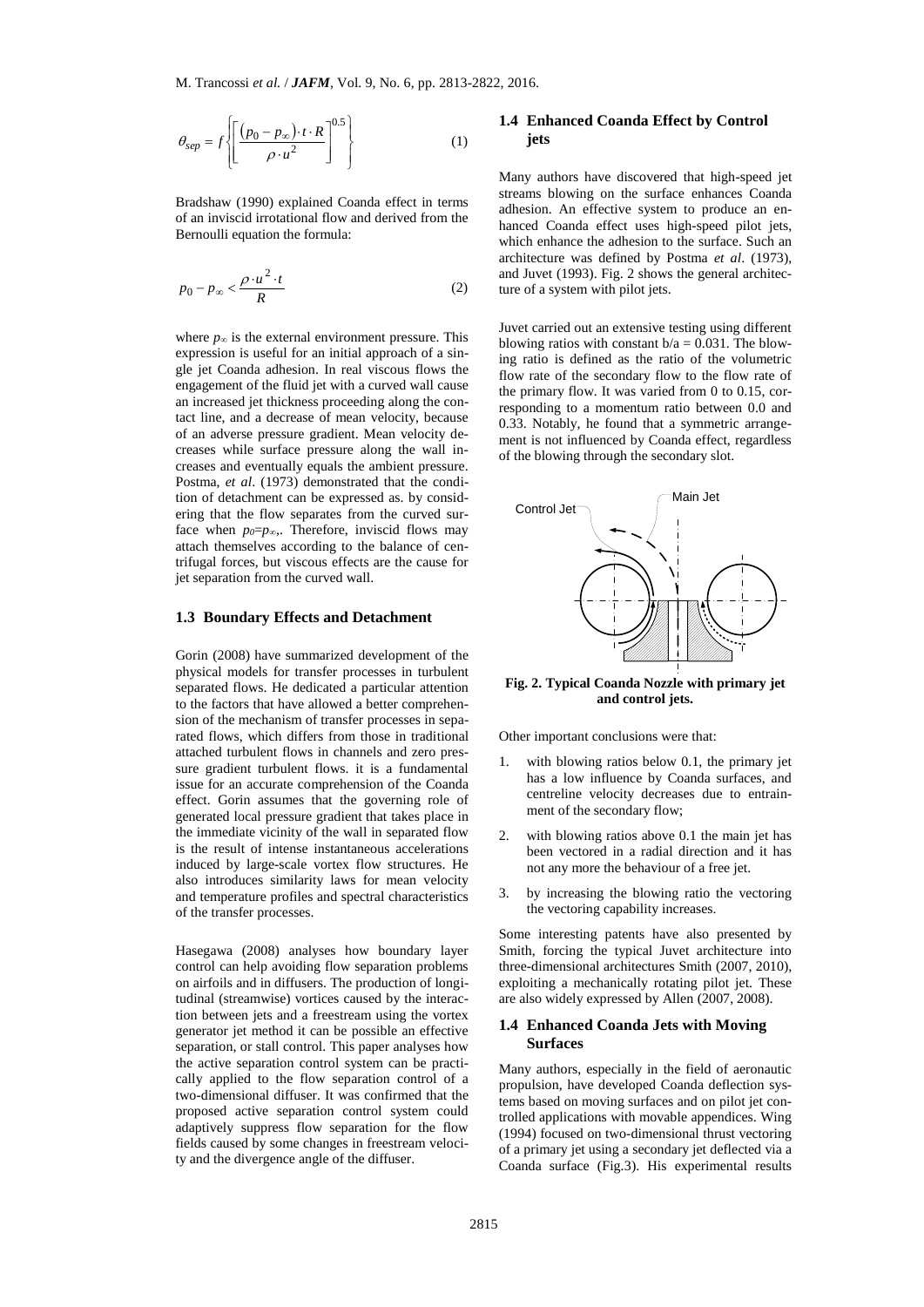appear largely unsatisfactory, producing a maximum jet deflection about 6°. Wing concluded that the results have conditioned by a lack of momentum in the primary jet and that the nozzle design would require a best optimization to produce larger vectoring angles.

After some analysis it can be inferred that the disappointing results of the Wing experiments are strongly influenced by the nozzle design, which is largely borrowed by contemporary aircraft design.



**Fig. 3. Wing's experimental nozzle.**

Mason (2002) reprised Wing's experimental studies using a similar experimental setup, and focusing his attention on the possibility of thrust vectoring by means of different geometries. Mason results presented vectoring angles better than those found by Wing, but the largest angle achieved was still relatively small (about 35°). Nonetheless, Mason's experiments assume a large importance because of the identification of three regions characterized by different momentum flow ratios:

- 1. dead zone: flow is sporadic and includes a negatively vectored occurrence;
- 2. control zone: vector angle versus momentum ratio or flow ratio can be assumed linear and can be controlled;
- 3. saturation zone: the vector angle no longer increases with increased momentum or flow ratio.

Mason's experiment constitutes the first attempt in creating a controllable Coanda jet-zone, and, to the author's knowledge, it is thus more related to the present study than any other further study.

### **1.5 Recent Applications of Coanda Adhesion**

The flow over curved surfaces has ample applications in engineering such as the ones described by Freund (1994), Chang *et al*. (2009), Lee *et al*. (2007), Lalli, *et al*. (2010), Mabey *et al*. (2011), and Kim *et al*. (2006). In recent decades, the Coanda effect has been used in the design of the Rheolytic Thrombectomy devices, which proves its multidimensional applicability, which has been demonstrated by Chung *et al*. (2009). The water jet propulsion system by Mazumdar and Asada (2013) shows another important application.

Saghafi and Banazadeh (2009) consider again aeronautic propulsion uses and investigate the design

parameters for thrust vectoring. This is an important aid for other researchers to investigate the significance of these parameters. Because the parameters varies even with little modifications of the geometry, as verified by Subhash and Dumas (2013).

# **2. HOW ACHEON WORKS**

The system architectures by Postma (1973) and Juvet (1993) have been the original inspirations for the ACHEON system and, in particular, for the HOMER nozzle. They present an architecture based on three streams, with one central main stream and two pilot jets, one in the lower part and one in the upper part. This architecture, even if very interesting, presents some limitation, especially concerning fast thrust direction changes in vectoring operations, such as the ones necessary for propulsion and aerodynamic control. Reducing the system to two highspeed jets only will largely simplify the equation of the system and the system control. This is the main reason that encouraged the initial study of the dual stream HOMER nozzle, as described by Trancossi and Dumas (2011, 2014).

This paper presents a model of the HOMER nozzle, which realizes two simultaneous operations: mixing two high-speed streams and Coanda effect adhesion. This problem has analyzed by applying Constructal Theory principles, dividing it in different elementary parts, which can be analyzed in sequence.

Fig. 4 represents a conceptual schema of the nozzle where 0 is the inlet section, 1 the mixing section, 2 is the actual nozzle outlet and 3 is the detachment section from the Coanda surface of radius R. The hypothesis of incompressible flow has assumed to hold for the time being.



**Fig. 4. Basic schema of the HOMER nozzle.**

# **3. MATHEMATICAL MODEL**

After the presentation of the architecture of the HOMER nozzle, it can be possible to define one of the possible mathematical models of the system. This model present is concurrent with the one presented by Trancossi *et al*. (2014) which has been defined by using integral equations and coupling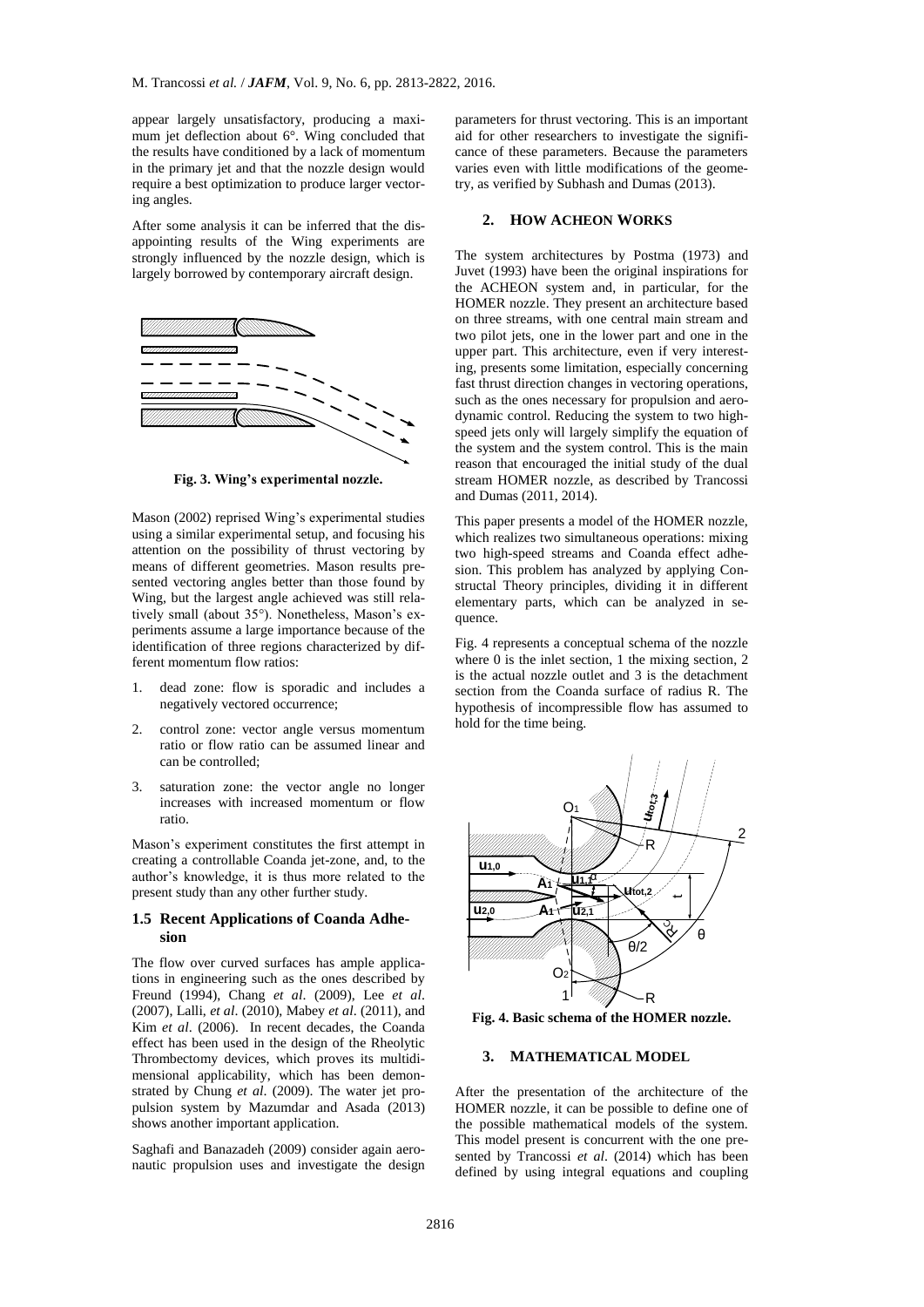them with an exponential turbulence model. This model has worked accurately. Otherwise, it can be possible to define a second integral model starting by the intuition by Trancossi *et al* (2013). They have also used a integral equations, but assume the irrotational fluid motion hypothesis such as most of the authors from the aeronautic sector. This model allows producing an approximate description of the nozzle system.

The fluid domain has divided into different zones and specific equations have written to describe the behaviour of the system.

## **3.1 Inlet and Mixing Zone (0-2)**

Referring to Fig. 4, conservation of mass writes:

$$
u_{1,0}A_0 + u_{2,0}A_0 = u_{1,1}A_1 + u_{2,1}A_1
$$
 (3)

Furthermore, it is possible to express momentum conservation on two streamlines starting from inlet 1 and inlet 2. The mixing section 1-2 can be described assuming that the total area 2A<sub>2</sub> is divided into two sections of area A2:

$$
u_{1,1}A_1 + u_{2,1}A_1 = (u_{2,1} + u_{2,2}) \cdot A_2 = u_{av,2} 2A_2 \tag{4}
$$

$$
p_{1,1} - p_{1,2} - L_{0,2} = \frac{1}{2} \rho \left[ \left( \frac{A_2}{A_1} \right)^2 - 1 \right]^2 u_{1,0} \tag{5}
$$

$$
p_{2,0} - p_{2,2} - L_{0,2} = \frac{1}{2} \rho \left[ \left( \frac{A_2}{A_0} \right)^2 - 1 \right]^2 u_{2,0}^2 \tag{6}
$$

#### **3.2 Adhesion Zone (2-3)**

A possible approach to model the zone where the jet adheres to the Coanda surface could be to approximate the surface pressures induced on the curved surface wetted by the jet. However, a precise estimate would require the analysis of a wall-jet flowing over a convex surface with a non-uniform external flow field. This kind of analysis - as demonstrated by Roberts (1987) - presents non-trivial mathematical problems.

An approximate solution can start from the model by Bradshaw (1990). It is assumed that the streamlines due to Coanda adhesion are nearly circular and can be modelled as a potential flow, up to the point where the flow separates (3). This hypothesis is common in aeronautical engineering. Assuming two inlets, these will produce different velocities approaching the outlet, and the velocity profile in the outlet section is similar to the one represented in Fig. 5.

It can also been assumed that the real velocity profile due to the mixing effects changes its own shape reducing maximum velocity and increasing the minimum one, assuming a more regular profile and increasing the thickness of the boundary layer. The decay of velocity in the outer jet layer is modelled as a potential flow vortex. Fig. 6 shows an example of flow streamlines and velocity field induced by a circular vortex rotating around a point.



**Fig. 5. Velocity profile hypothesis and evolution.**



## **Fig. 6. Streamlines and velocity profile produced by a circular vortex rotating around a point.**

As demonstrated by various authors (Strykowski and Krothapalli 1993 and Davenport and Hunt 1975), the boundary layer is thin and gives a little contribution to the surface pressure, which has assumed constant across the boundary layer.

This simple model can be applied with a certain ease, without solving for the velocity of the entire flow field. It presents also a good agreement with the results presented by Davenport (1975), who demonstrated that circular streamline theory could provide reasonable estimates of the surface pressure. In particular, the system can be modelled using the simplified method presented by Keen and Mason (2005). They consider a Coanda flow in the case of a moving body neglecting the lower external speed, because of the hyperbolic velocity approximation of the speed in the vortex, and assuming Bernoulli's equation for incompressible flow, which can be expressed, if *u1,0* is greater than *u2,0*, as:

$$
p - p_{\infty} = -\frac{1}{2} \cdot \rho \cdot u^2 \tag{7}
$$

The proportionality of velocity with 1/r gives the following expression:

$$
u_1(r) = u_{1,1} \frac{R}{r}
$$
 (8)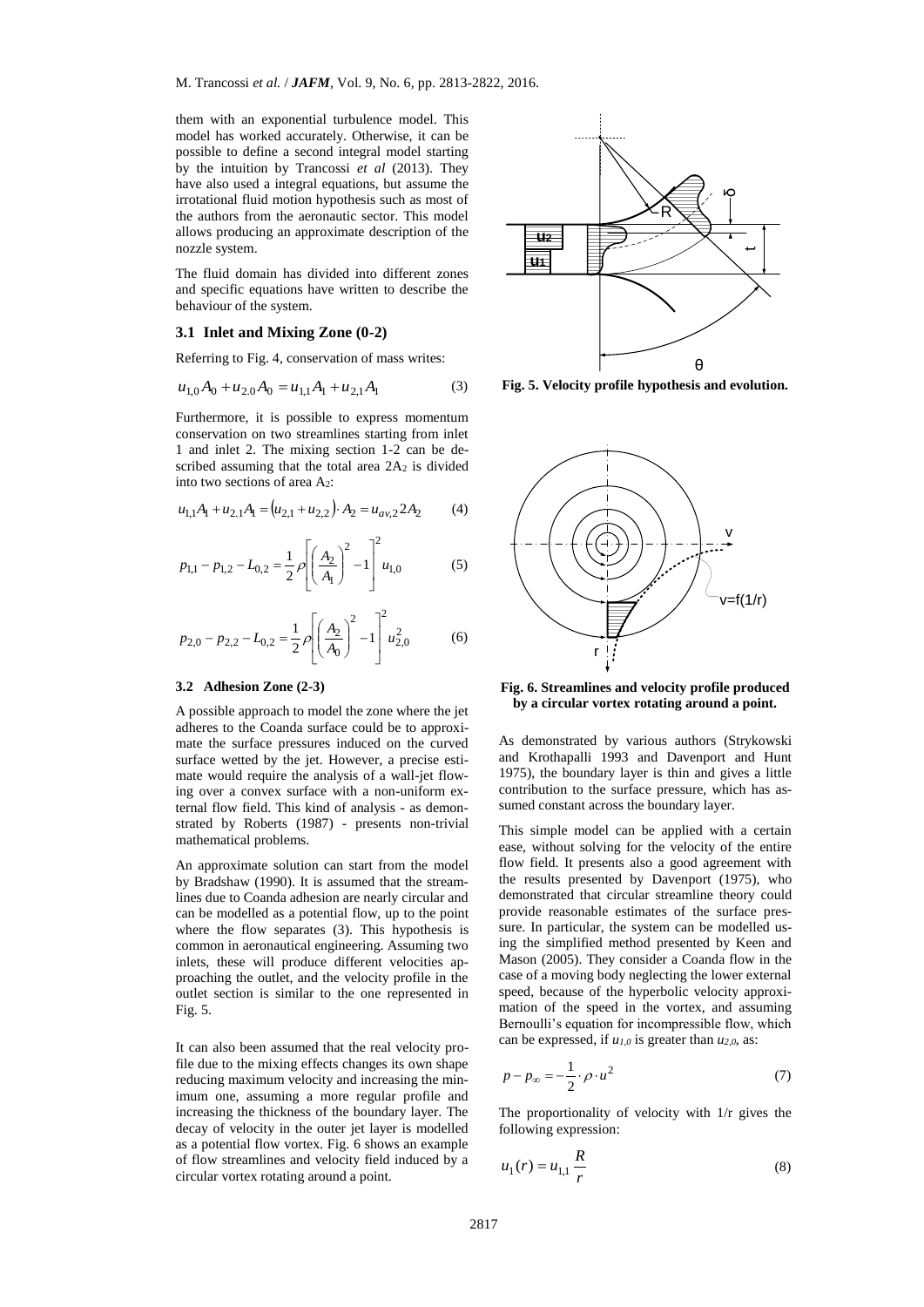which can be readily differentiated, thus giving:

$$
\frac{d}{dr}u(r) = \frac{d}{dr}\left(u_{1,1}\frac{R}{r}\right) = u_{1,1}\cdot\frac{R}{r^2}.
$$
 (9)

It has verified that the proposed velocity models satisfy the potential flow condition. The following velocity limits has then theoretically considered in first approximation

$$
u(r) \cong u_{1,1} \tag{10}
$$

and

$$
u(R+t) = u_{1,1} \frac{R}{R+t}
$$
 (11)

Assuming this velocity distribution on the inlet surface, one can evaluate how the velocity profile throughout the adhesion. Downstream the inlet, the external value of the pressure on the external surface of the stream will equal  $p_{\infty}$ . The pressure has obtained by Eq. (7) which becomes

$$
p_{w,2} - p_{\infty} = -\frac{1}{2} \cdot \rho \cdot u_{1,2}^2 \cdot \frac{R^2}{(R+y)^2}
$$
 (12)

where  $p_{w,2}$  represent the wall friction at the outlet. Differentiating in *r,* it results:

$$
\frac{\partial p}{\partial r} = -\frac{1}{2}\rho \cdot u_{1,2}^2 \cdot \frac{R^2}{r^3} = \frac{1}{2}\rho \cdot u_{1,2}^2 \cdot \frac{R^2}{(R+y)^3}
$$
(13)

By further integrating, the value of the pressure difference between the external and internal face can be calculated.

$$
p_{\infty} - p_{wall} = -\frac{1}{2}\rho \cdot u_{1,2}^2 \cdot R_{u_{\max}}^2 \left[ \frac{1}{(R+y)^2} - \frac{1}{R^2} \right] (14)
$$

Despite the hyperbolic profile hypothesis, a more complex real velocity profile can be assumed, similar to the one. Taking into account the effect of the boundary layer the maximum velocity does not lay exactly on the circular surface but presents a different radius in real motion. This radius has been indicated as  $R(u_{max})$ . It can be calculated by Eq. (15):

$$
R_{u_{\text{max}}} = \sqrt{2 \cdot \frac{p_{\infty} - p_{wall}}{\rho \cdot u_{1,2}^2} \cdot \frac{R^2 \cdot (R+t)^2}{(R+t)^2 - R^2}}
$$
(15)

This value is always greater than *0* and describes the flux at the inlet. Considering the shear stress with the surface, even if it is neglected during calculations, it has been verified that

$$
2\frac{p_{\infty} - p_{wall}}{\rho \cdot u_{1,2}^2} = 2\frac{\tau}{\rho \cdot u_{1,2}^2} = \frac{R_{(u_{\max})}^2}{R} \left(1 - \frac{R^2}{(R+t)^2}\right) (16)
$$

where pressure in the detachment point is  $p_3 = p_\infty$ .

Assuming a third order polynomial velocity distribution in the boundary layer with the Coanda surface

$$
\frac{u}{u_{1,2}} = \frac{3}{2} \frac{y}{\delta} - \frac{1}{2} \left( \frac{y}{\delta} \right)^3 = \frac{3}{2} \frac{r - R}{\delta} - \frac{1}{2} \left( \frac{r - R}{\delta} \right)^3 \tag{20}
$$

it results

$$
\tau = \mu \frac{du}{dr} = \frac{3}{2} \cdot \frac{u_{1,2}}{\delta} \cdot \left[ 1 - \frac{(r - R)^2}{\delta^2} \right]
$$
 (21)

The shear stress has evaluated as a function of velocity at *r=0*:

$$
\tau = \mu \frac{du}{dr}\bigg|_0 = \frac{3}{2} \cdot \frac{u_{1,2}}{\delta} \tag{22}
$$

Equalling Eqs. (17) and (19) one obtains:

$$
\theta_{sep} = \frac{1}{3} \cdot \frac{\delta}{\nu} \cdot \frac{u_{1,2}}{R^2} \cdot \frac{(p_2 - p_3)R \cdot t}{\frac{\rho \cdot u_{1,2}^2}{2}}
$$
(23)

Assuming:

$$
Re(\theta) = \frac{u_{1,2}R\theta}{v}
$$

The thickness of the boundary layer is then evaluated:

1. for laminar flow:

$$
\delta = 4.64 \cdot \frac{x}{\sqrt{\text{Re}(\theta)}} = 4.64 \sqrt{\frac{x \cdot \mu}{\rho \cdot u}}
$$

2. for turbulent flow:

$$
\delta = 0.376 \cdot \frac{x}{[\text{Re}(\theta)]^{1/3}}
$$

The above expressions can be generalized as follows

$$
\delta = c \frac{R\theta}{\text{Re}_{\theta}^{1/e}} = c \frac{R\theta}{\left(\frac{x \cdot \mu}{\rho \cdot u}\right)^{1/e}}
$$

where e is a generic exponent.

and becomes

$$
\delta = c \left(\frac{v}{u_{1/2}}\right)^{1/e} \left(R\theta\right)^{e-1} \tag{24}
$$

Rearranging Eq. (23), the separation angle is then defined as:

$$
\theta_{sep} = \frac{1}{(3 \cdot c)^e} \cdot \frac{1}{v^{e-1}} \cdot u_{1,2}^{e-1} \cdot R \cdot \left( \frac{(p_2 - p_3) \cdot t}{\frac{\rho u_{1,2}}{2}} \right)^e \tag{25}
$$

## **4. RESULTS AND DISCUSSION**

The produced mathematical model appears simple and easy to be used and implemented. Even if it has considered one jet arrangement only, it is obviously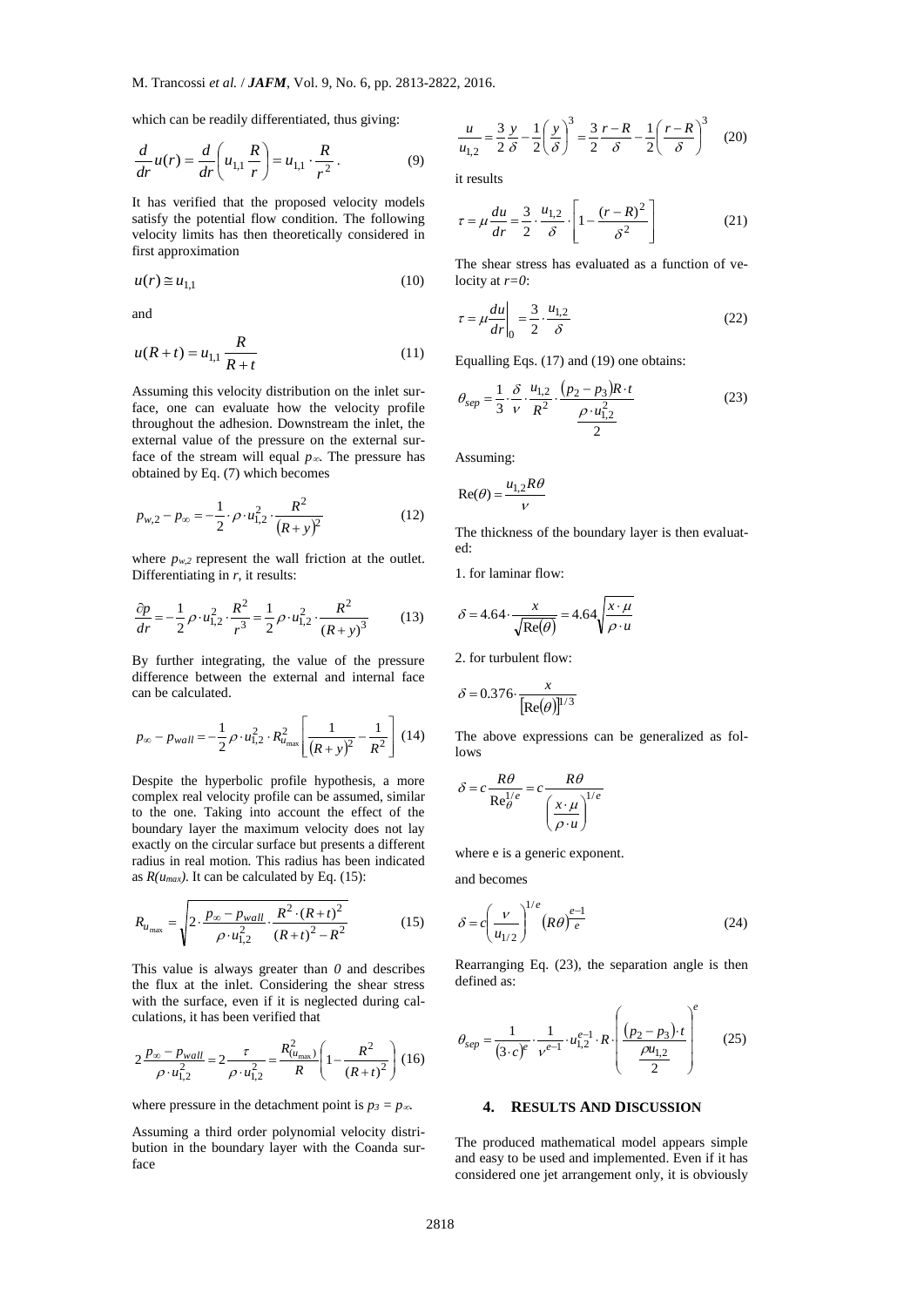possible to describe the solution also when the jets invert their position.

The most relevant problem relates to the description of the fluid motion when the system is in the labile equilibrium case of identical velocity. In this case, one clearly obtains a deflection angle equal to zero.



**Fig 8. Geometry of the tested nozzle (units mm)**.

# **4.1 Preliminary CFD Validation**

Numerical simulations have performed the validation of the results. The Spalart-Almaras turbulence models have been adopted according to Trancossi and Dumas. From bibliography, it seems reasonable suited for this kind of problems. The geometry used for the simulations is reported in Fig. 8. It is the same adopted by Trancossi and Dumas (2011b).

The simulations have been performed using the ANSYS Fluent ® CFD package. A simple triangular mesh was used, with a boundary layer refinement such as the one presented in Fig. 9 and 10. The convergence criteria was defined in terms of continuity residuals being lower than  $1 \ 10^{-6}$ . A validation has performed by adopting a young 2D product such as Easy CFD by University of Coimbra (Lopes 2010).

A detailed grid independence analysis of the cells near surfaces has performed by modifying the boundary layer thickness. The cells far from the walls of the nozzle has not been considered in this analysis because of their very low influence on the results has demonstrated in preceding literature (Trancossi and Dumas 2011, Subhash and Dumas 2013, and Trancossi *et al*. 2014).



**Fig. 9. Overview of the computational mesh.**



**Fig. 10. Detail of the mesh.**

The preliminary convergence computations has started with a Gambit/Fluent boundary layer grid of 5 mm (cell length) and initial thickness of 0.5 mm near the wall with a step increase of 1.1, 20 cells. It has been refined up to 1 mm with a step of 0.1 mm. The test case present a speed of 30m/s average and a individual speeds of the two fluxes  $v1 = 35$  m/s and  $v2 = 25$  m/s. The considered magnitudes are average velocity in the nozzle and adhesion length. The asymptotic behaviour has reached by a mesh with cell length of cells of 2.5 mm and thickness 0.25 mm with increase of 1.1 per step. It has then considered as the reference grid for further simulations.

# **4.2 Analysis of the Results**

The analysis of velocity profiles at the nozzle outlet section shows that the hypothesis of a hyperbolic inlet velocity is reasonable, and that it becomes more and more effective with increasing the differences among the velocities. To this aim, a sample profile has been reported in Fig. 11. Different cases have been considered considering different stream velocities feeding the jet 1 and 2 (m/s). Sample pressure profile has also been reported in Fig. 12 considering different case with same average velocity uav



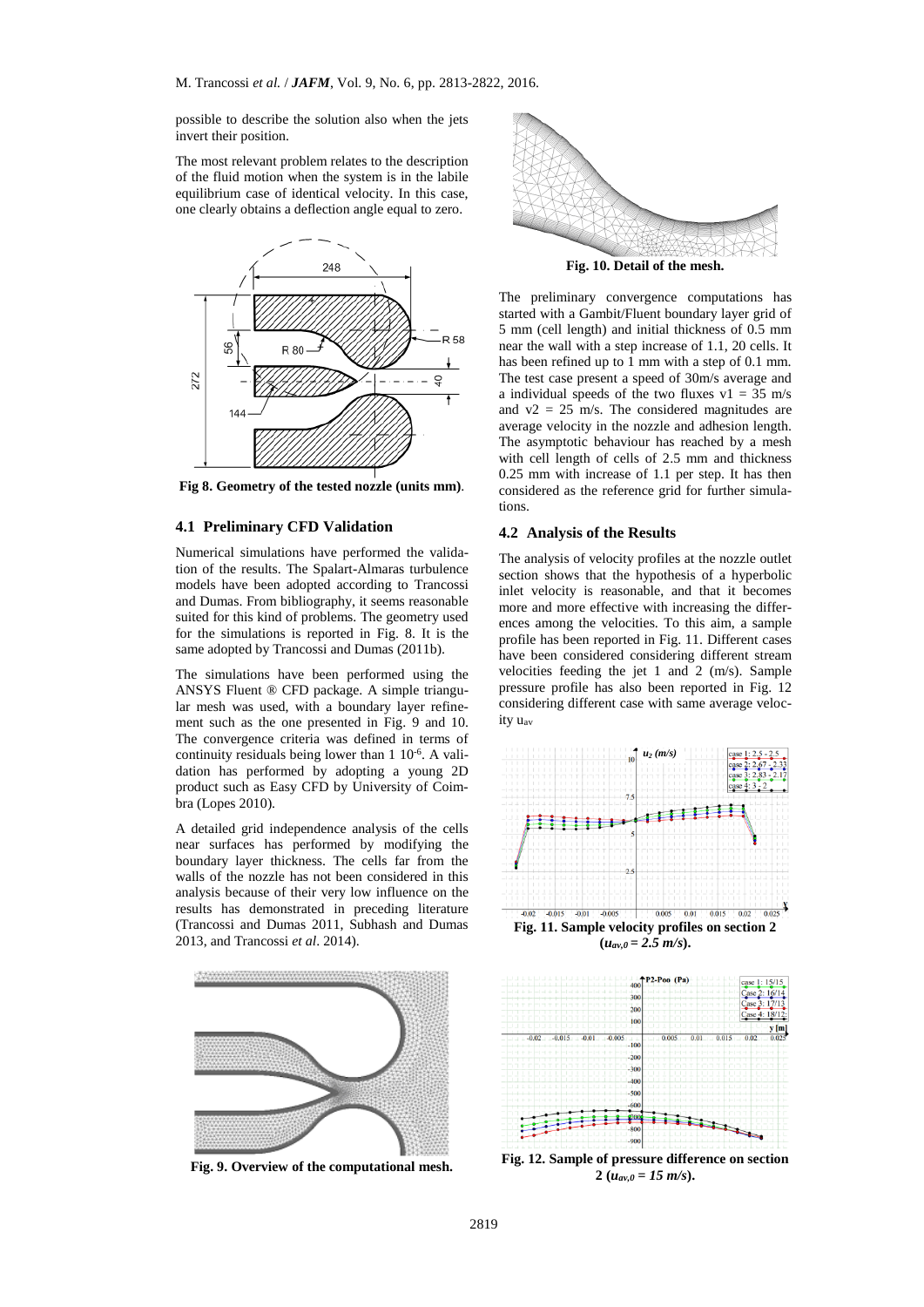The main parameters, which need to be evaluated for producing and effective verification of the results, are the angle of adhesion and the angle of the synthetic jet stream leaving the nozzle. It has been assumed that the the angle of adhesion and the angle of the jet are equal, according to the geometric scheme reported in Fig. 13.

This simplification does not consider that the trajectory of the stream changes from the ideal one and that the thickness and the geometrical section of the flux increases moving away along the Coanda surface.

Different cases were tested, with different velocity ratios. An example of the comparison between CFD and model results is reported in Fig. 14. For the calculation, Eq. (25) has been used, assuming *p<sup>1</sup>* and *p<sup>2</sup>* as the environment pressure minus the dynamic reduction of pressure due to the average velocities calculated according to the momentum equation in the mixing region. The outlet pressures *p<sup>1</sup>* and *p<sup>2</sup>* are obtained as average values in their half section at the end of the mixing area, as described above.



**Fig. 13. Simplified calculation model.**



**Fig. 14. Example of calculation with average inlet speed equal to 33.3 /ms.**

Notwithstanding the approximate assumptions, results present a good agreement with CFD cases.

Similar results allows comparing calculation to the results presented by Trancossi and Dumas (2011b) and (2011c) on the same geometry but using an ideal gas model instead of the incompressible flow assumption adopted here.

The results suggest that the proposed method could be a reasonable basis for future development activi-

ties in the frame of the modelling of the control of a dual stream Coanda nozzle such as ACHEON. Moreover, the model is certainly acceptable for evaluating the Coanda Effect adhesion in the case of a synthetic jet.

However, some questions remain open. The first regards the evaluation of the pressures *p<sup>1</sup>* and *p2*. They present some uncertainty in their calculation, which needs a deeper investigation more in depth. The second is linked with the relationship between effective adhesion angle and thrust direction, which requires a more detailed expression than the identity outlined in Fig. 13. It is also important to investigate the effects of the nozzle geometry on the calculated results to verify if they affect the errors of the model against CFD results.

#### **5 CONCLUSION**

An integral mathematical model, based on Constructal principles, has been developed for a dual stream, Coanda effect based nozzle for aeronautic application. The model relies on the subdivision of the system in three different subsystems, which are analyzed exclusively by theoretical means. The combination of the subsystem models provides an estimation of the jet deflection angle as a function of the inlet velocity ratio. A CFD validation of the model has been performed. A good correlation has found with data obtained by CFD, although the discrepancies suggest that the effect of friction is slightly underestimated.

#### **ACKNOWLEDGEMENTS**

The present work has been performed as part of the ACHEON Project | Acheon Project - Aerial Coanda High Efficiency Orienting-jet Nozzle project, with ref. 309041 supported by the European Union through the 7th Framework Programme (www.acheon.eu).

## **REFERENCES**

- Allen D. S. and Smith B. L. (2007). Axisymmetric Coanda- assisted Vectoring. *submitted to Exp. Fluids, December.*
- Allen, D. S. (2008*). Axisymmetric Coanda-Assisted Vectoring.* All Graduate Theses and Dissertations. Paper 90.
- Bejan A. (1997). Advanced Engineering Thermodynamics, (2nd ed.). New York: Wiley.
- Bejan A. and S. Lorente (2006). Constructal theory of generation of configuration in nature and engineering. *J. Appl. Phys. 100.*
- Bejan A. and S. Lorente (2010). The Constructal law of design and evolution in nature. *Philosophical Transactions of the Royal Society B 365, 1335-1347.*
- Bejan A. and S. Lorente (2011). The Constructal law and the evolution of design in nature. *Physics of Life Reviews 8, 209–240.*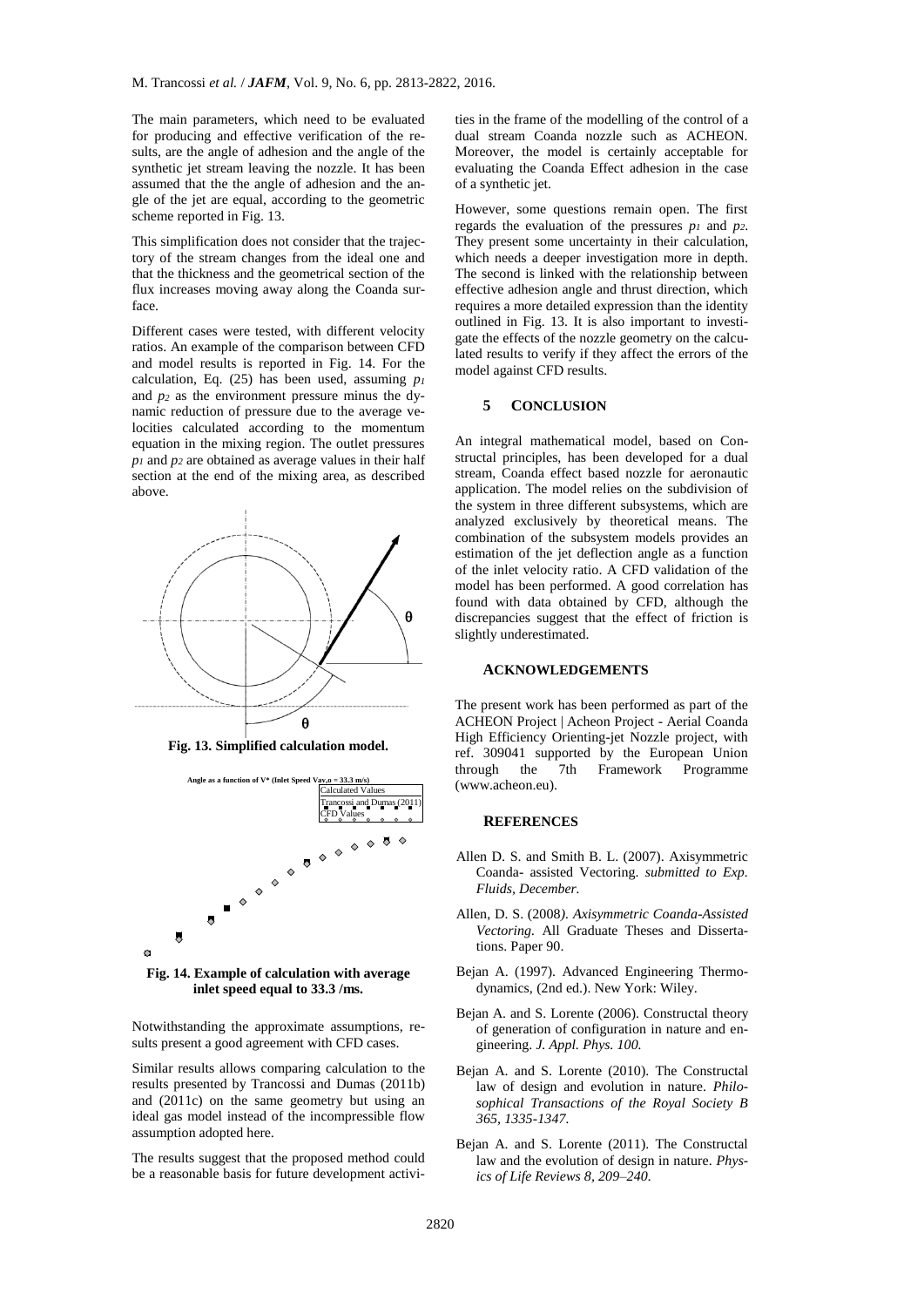- Bejan A. and S. Lorente (2008). *Design with Constructal Theory*, Hoboken, Wiley.
- Bradshaw, P. (1990). Effects of Streamline Curvature on Turbulent Flow. *AGARDograph AG-169.*
- Celik, I., C. J. Chen, P. J. Roache and G. Scheurer (1993). Quantification of Uncertainty in Computational Fluid Dynamics. *ASME Fluids Engineering Division Summer Meeting 158, Washington, DC, 20-24 June.*
- Celik, I. and O. Karatekin (1997), "Numerical Experiments on Application of Richardson Extrapolation With Nonuniform Grids. *ASME Journal of Fluid Engineering 119, 584-590.*
- Chang, T. L., A. Rachman, H. M. Tsai and G. C. Zha (2009). Flow Control of an Airfoil via Injection and Suction. *Journal of Aircraft 46(1), 291-300.*
- Chung, C. S., S. L. Cornejo, M. Huo and E. A. Finol (2009). A new concept in design of Rheolytic Thrombectomy devices. *Proc. ASME Summer Bioengineering Conference.*
- Coanda, H. (1936a). US Patent n. 3,261,162, Lifting Device Coanda Effect, USA.
- Coanda, H. (1936b). US Patent # 2,052,869, Device for Deflecting a Stream of Elastic Fluid Projected into an Elastic Fluid.
- Davenport, F. J. and D. N. Hunt (1975). Deflection of a Thick Jet by a Convex Surface: A Practical Problem for Powered Lift. *AIAA Paper 75- 0167.*
- Eca, L. and M. Hoekstra (2002). An Evaluation of Verification Procedures for CFD Applications, *24th Symposium on Naval Hydrodynamics. Fukuoka, Japan, 8-13 July.*
- Favre-Marinet, M., G. Binder and T. Hac (1981), Generation of oscillating jets. *Journal of Fluids Engineering 103, 609–614.*
- Freitas, C. J. (1993). Journal of Fluids Engineering Editorial Policy Statement on the Control of Numerical Accuracy*. Journal of Fluids Engineering 115, 339-340.*
- Freund J. B. and M. G. Mungal (1994). Drag and Wake Modification of Axisymmetric Bluff Bodies Using Coanda Blowing. *Journal of Aircraft, 31(3), 572-578.*
- Gorin, A. (2008). Turbulent Separated Flows: Near-Wall Behavior and Heat and Mass Transfer. *Journal of Applied Fluid Mechanics 1(1), 71- 77.*
- Hasegawa, H. and S. Kumagai (2008). Adaptive Separation Control System Using Vortex Generator Jets for Time-Varying Flow. *Journal of Applied Fluid Mechanics 1(2), 9-16.*
- Juvet, P. J. D. (1993). *Control of High Reynolds Number Round Jets.* Ph.D. thesis, Department of Mechanical Engineering, Stanford University.
- Keen, E. B. and W. H. Mason (2005). A conceptual design methodology for predicting the aerodynamics of upper surface blowing on airfoils and wings. *Proc. 23rd AIAA Applied Aerodynamics Conference 6 - 9 June 2005, Toronto, Ontario Canada.*
- Kim, H., G. Rajesh, T. Setoguchi and S. Matsuo (2006). Optimization study of a Coanda ejector*. Journal of Thermal Science 15(4), 331–336.*
- Lalli, F., A. Bruschi, R. Lama, L. Liberti, S. Mandrone and V. Pesarino (2010). Coanda effects in coastal flows. *Coastal Engineering 57, 278-289*
- Launder, B. E. and D. B. Spalding (1974). The numerical computation of turbulent flows. *International Journal for Numerical Methods in Fluids 15, 127-136.*
- Lee, D. W., J. G. Hwang, Y. D. Kwon, S. B. Kwon, G. Y. Kim and D. E. Lee (2007). A study on the air knife flow with Coanda effect. *Journal of Mechanical Science and Technology 21, 2214- 2220.*
- Lopes, A. M. G. (2010). A versatile software tool for the numerical simulation of fluid flow and heat transfer in simple geometries. *Comput. Appl. Eng. Educ. 18, 14–27.*
- Mabey, K., B. Smith, G. Whichard and T. McKechnie (2011). Coanda-assisted spray manipulation collar for a commercial plasma spray gun. *Journal of Thermal Spray Technology, 20(4), 782–790*.
- Mason, M. S. and W. J. Crowther (2002). Fluidic Thrust Vectoring of Low Observable Aircraft*. CEAS Aerospace Aerodynamic Research Conference.*
- Mazumdar, A. and H. H. Asada (2013). Pulse width modulation of water jet propulsion systems using high speed Coanda-effect valves. *J. Dyn. Sys., Meas., Control. 135(5), 051019-051019- 11.*
- Menter, F. R. (1997). Eddy viscosity transport equations and their relation to the k-ε model. *ASME Journal of Fluids Engineering 119, 876- 884.*
- Neuendorf, R. and I. Wygnanski (1999). On a turbulent wall jet flowing over a circular cylinder. *Journal of Fluid Mechanics 381, 1-25.*
- Newman, B. G. (1961). The Deflexion of Plane Jets by Adjacent Boundaries, in Coanda Effect, in Boundary Layer and Flow Control , edited by G. V. Lachmann 1, 232–264.
- Páscoa J. C., A. Dumas, M. Trancossi, P. Stewart and D. Vucinic (2013). A review of thrustvectoring in support of a V/STOL non-moving mechanical propulsion system. *Central European Journal of Engineering.*
- Postma A. K., J. D. Smith and D. S. Trent (1973). Development of a Concept for a High Capacity Pneumatic Conveying System Employing a Fluid Attachment Device for Use in Underground